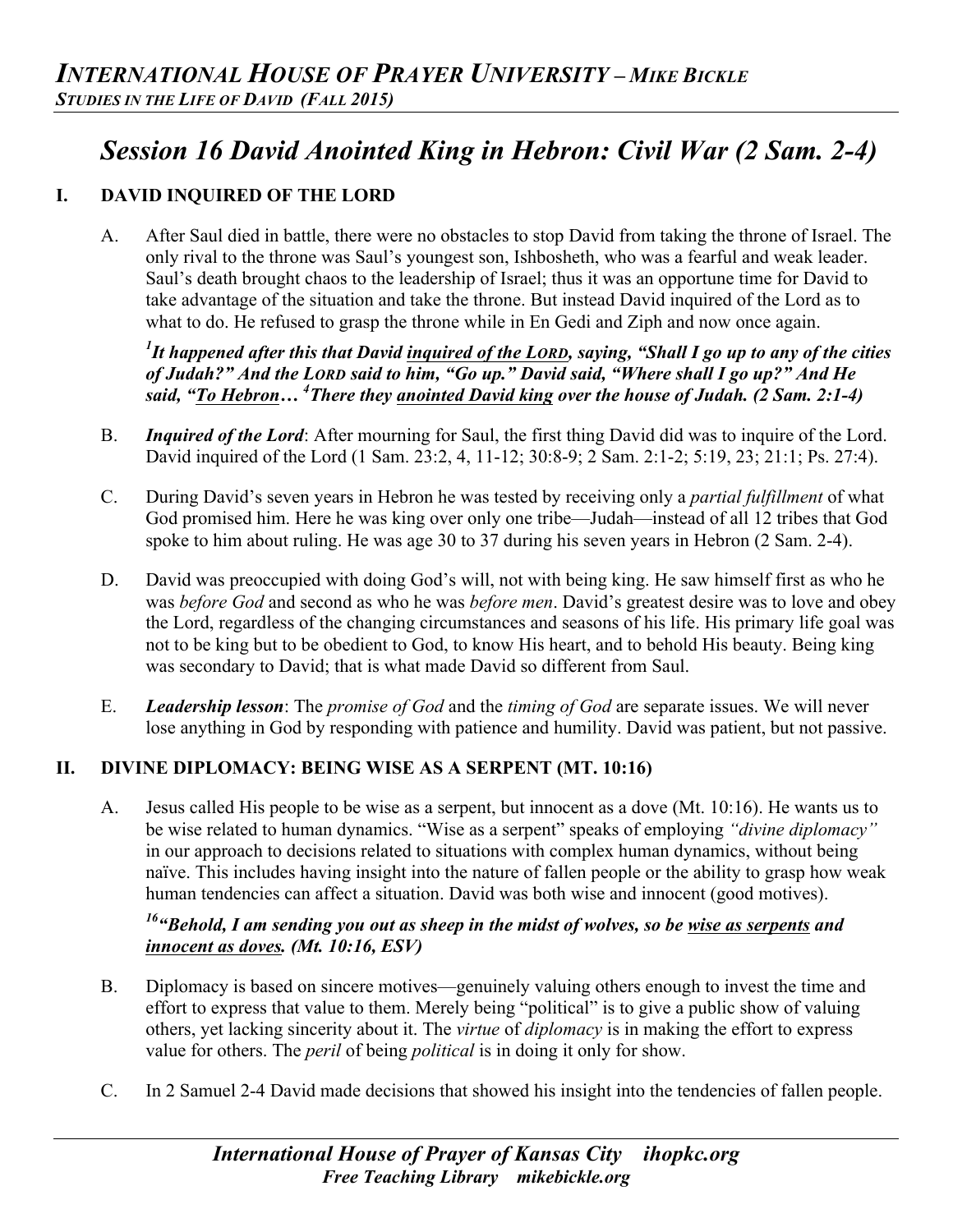### **III. DAVID ANOINTED KING AT HEBRON (2 SAM. 2:1-4)**

A. David sought the Lord for clear direction for his life (2:1-3).

*1 It happened after this that David inquired of the LORD, saying, "Shall I go up to any of the cities of Judah?" And the LORD said to him, "Go up." David said, "Where shall I go up?" And He said, "To Hebron." 2 So David went up there, and his two wives also, Ahinoam the Jezreelitess, and Abigail the widow of Nabal the Carmelite. 3 And David brought up the men who were with him, every man with his household. So they dwelt in the cities of Hebron. 4 Then the men of Judah came, and there they anointed David king over the house of Judah. (2 Sam. 2:1-4)*

- B. *Go up*: the Lord told David to go up from Ziklag to Judah. Judah is a territory; Hebron is a city. The Lord did not initially specify a city until David asked. The Lord often gives us a general direction and then gives more details as we continue to ask for them. He does not make known His entire plan for us at one time, but keeps us in conversation with Him as He gives us more direction.
- C. *Two wives*: David married two women from two cities in Judah (Carmel and Jezreel). His marriage to Ahinoam of Jezreel and Abigail gave him connection with two powerful families in that region.
- D. When David became king, he did not forget the men who shared his trials in his wilderness years. David remembered the men who fought the battles with him. This was a foreshadowing of Jesus calling His disciples to reign forever with Him. Those who suffer with Him will reign (2 Tim. 2:12).

#### **IV. DAVID HONORED THE HOUSE OF SAUL (2 SAM. 2:4-7)**

A. David's first act as king was to honor Saul by blessing the men of Jabesh Gilead, who buried Saul (2:4) and his three sons (1 Sam 31:11-13). This is an example of David employing diplomacy in his attitude and actions to help unify Israel.

*4 …And they told David, saying, "The men of Jabesh Gilead were the ones who buried Saul." 5 So David sent messengers to the men of Jabesh Gilead, and said to them, "You are blessed of the LORD, for you have shown this kindness to your lord, to Saul, and have buried him… <sup>6</sup> I also will repay you this kindness…7 Therefore, let your hands be strengthened, and be valiant; for your master Saul is dead, and also the house of Judah has anointed me king…" (2 Sam. 2:4-7)*

B. *Jabesh Gilead*: The men of Jabesh Gilead heard that the Philistines desecrated Saul's body. They honored Saul as God's anointed by burying him. This humiliated the Philistines publicly.

*8 …the Philistines came to strip the slain…they found Saul and his three sons…9 They cut off his head…10and they fastened his body to the wall of Beth Shan.11Now when the inhabitants of Jabesh Gilead heard what the Philistines had done to Saul, 12all the valiant men arose…took the body of Saul and…his sons…and they came to Jabesh and burned them there. (1 Sam. 31:8-12)*

C. *Kindness*: David sent a message of kindness to these men expressing his value for them. This was an expression of his diplomatic wisdom. The nation waited to see how David would treat the people associated with Saul's house. His message of kindness relieved anxiety in some of them since Saul had pursued David as his enemy. By honoring Saul, David signaled to them that he was not seeking to seize the throne from Saul's family and, as king, he would help them if the Philistines attacked.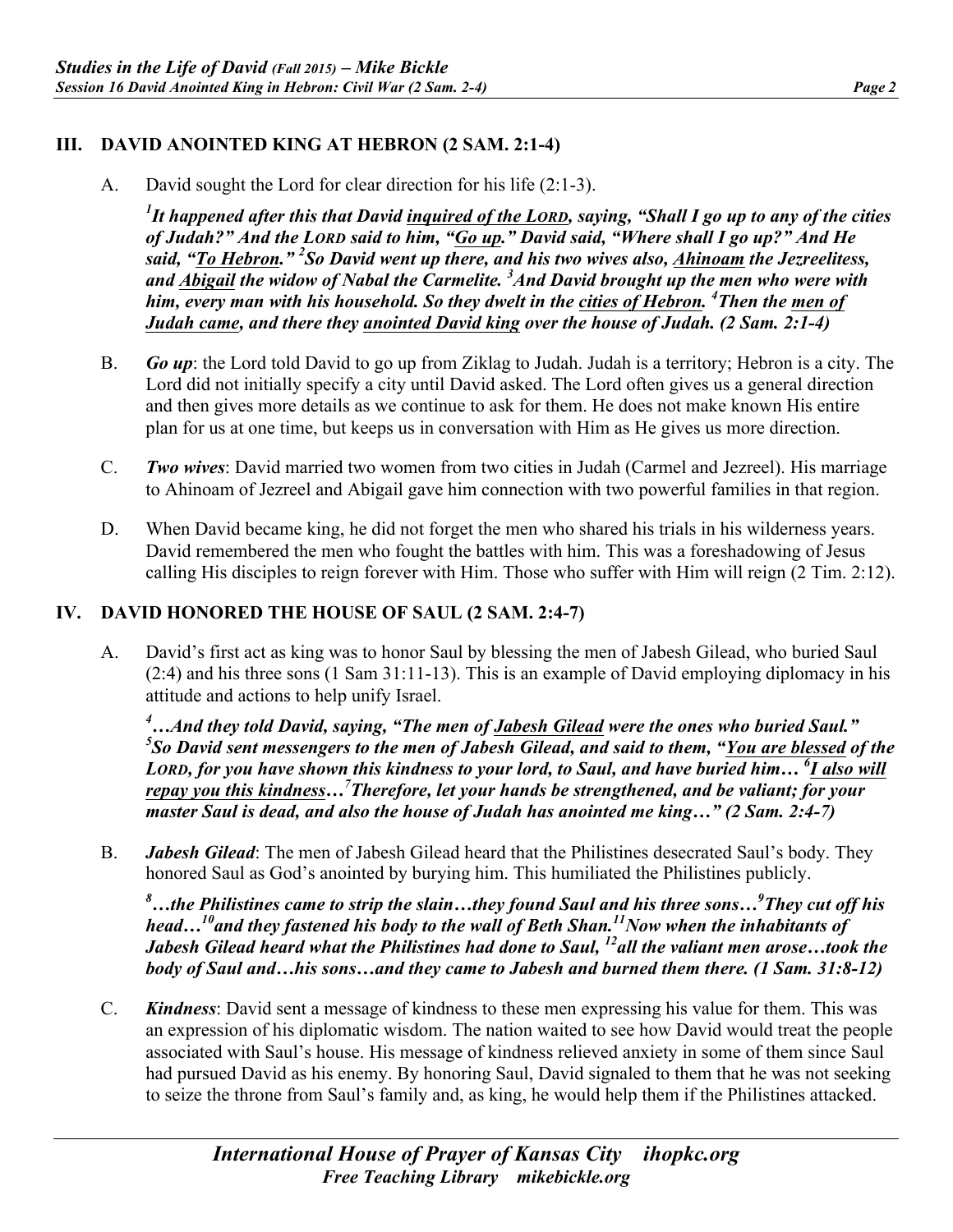#### **V. ABNER ESTABLISHED ISHBOSHETH AS KING OVER ISRAEL (2 SAM. 2:8-11)**

A. Abner took Ishbosheth to Mahanaim to anoint him as king over Israel.

*8 But Abner…commander of Saul's army, took Ishbosheth the son of Saul and brought him over to Mahanaim; 9 and he made him king over Gilead, over the Ashurites, over Jezreel, over Ephraim, over Benjamin, and over all Israel.* <sup>10</sup>*Ishbosheth, Saul's son, was forty years old when he began to reign over Israel, and he reigned two years…11The time that David was king in Hebron over the house of Judah was seven years and six months. (2 Sam. 2:8-11)*

- B. *Ishbosheth*: He was an incompetent leader, being a weak man who was easily intimidated.
- C. *Abner*: Saul's cousin (14:50), Abner was the top commander of Israel's army under Saul and Ishbosheth. He was the most influential man in Israel. Instead of establishing himself as king, he wanted a descendant of Saul to be king. Thus he used Ishbosheth to legitimize his own power base.
- D. *Mahanaim*: Abner relocated the capital to Mahanaim because Gibeah, the former capital city had been taken over by the Philistines after Israel lost the battle to them (1 Sam. 31). The city was east, across the Jordan River, about 35 miles from Gibeah, far enough from the Philistines to be safe.
- E. *Seven years*: It seems that Ishbosheth became king during the two years that correspond to the sixth and seventh years of David's reign in Hebron. The Philistines controlled the region around Gibeah during that time and prevented an Israelite from coming to the throne. Thus Abner was the primary leader in Israel for the first five years of David's seven-year reign before anointing Ishbosheth.

#### **VI. THE CIVIL WAR BETWEEN ISRAEL AND JUDAH (2 SAM. 2:12-4:12)**

A. These three chapters describe important events that occurred during a civil war between Israel and Judah that happened during the last two years of David's seven-year reign in Hebron.

## *1 Now there was a long war between the house of Saul and the house of David. (2 Sam. 3:1)*

B. David longed for Israel to be unified with Judah, but various battles and murders (of Abner and Ishbosheth) set that process back. However, David's wise actions kept the process going forward.

#### **VII. ABNER'S AND JOAB'S DEADLY CONFLICT AT GIBEON (2 SAM. 2:12-32)**

A. Abner and his men fought Joab and his men at Gibeon (2:12-13). Gibeon was a midpoint between Ishbosheth's headquarters in the north at Mahanaim and David's in the south at Hebron.

*12Now Abner…and the servants of Ishbosheth …went out from Mahanaim to Gibeon. 13And Joab…and the servants of David, went out and met them by the pool of Gibeon. (2 Sam. 2:12-13)*

B. Abner challenged Joab to let their men compete in a deadly contest of hand-to-hand combat (2:14).

*14Then Abner said to Joab, "Let the young men now arise and compete before us."…15So they arose and went over by number, twelve… followers of Ishbosheth the son of Saul, and twelve from the servants of David.* <sup>16</sup>And each one grasped his opponent by the head and thrust his *sword in his opponent's side; so they fell down together. (2 Sam. 2:14-16)*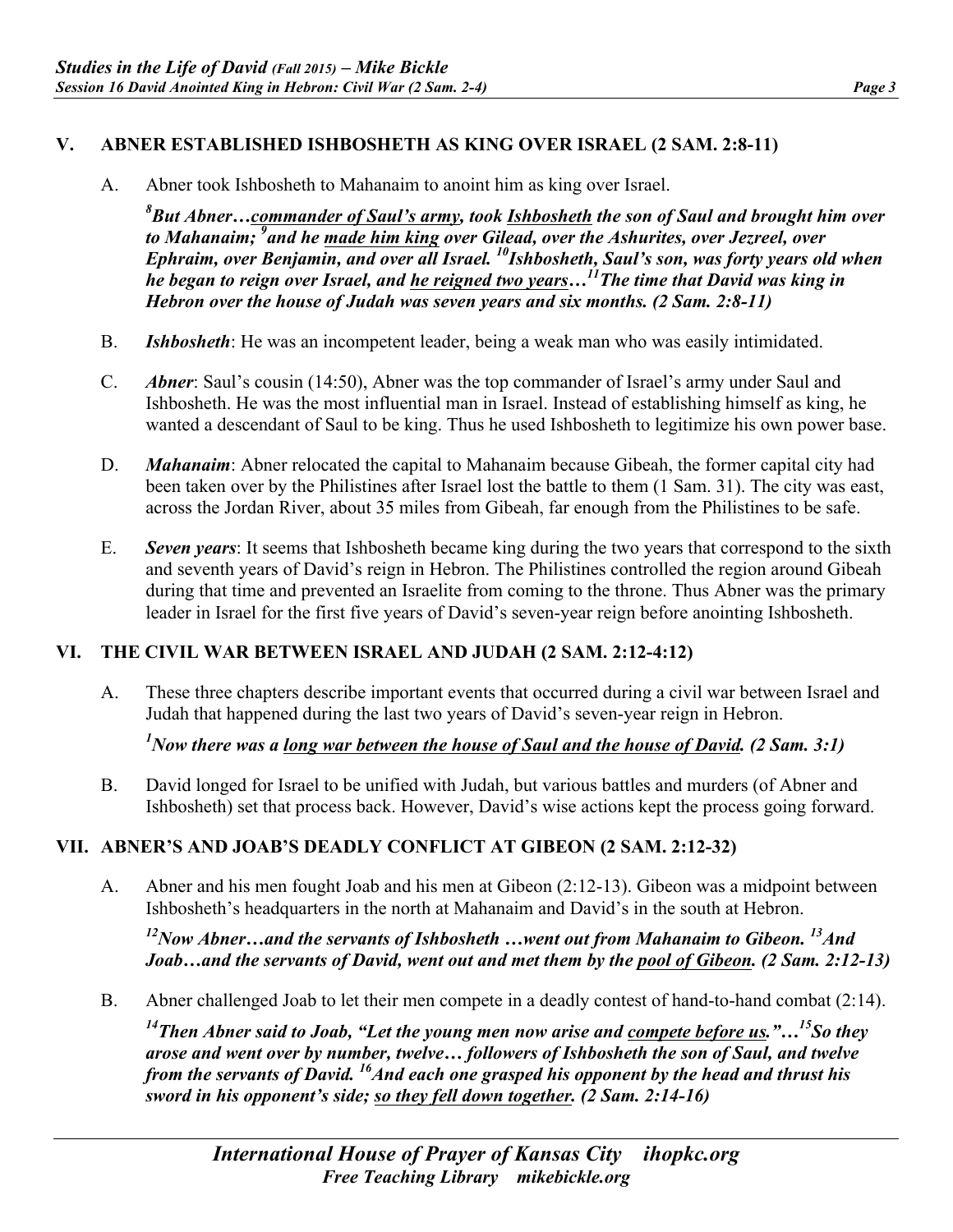C. Afterwards, the two armies attacked each other in a fierce battle (2:17-23).

*17So there was a very fierce battle that day, and Abner and the men of Israel were beaten before the servants of David. 18Now the three sons of Zeruiah were there: Joab and Abishai and Asahel… 19So Asahel pursued Abner…22Abner said to Asahel, "Turn aside from following me. Why should I strike you to the ground?...<sup>23</sup> However, he refused to turn aside. Therefore Abner struck him in the stomach with the blunt end of the spear…Asahel…died. (2 Sam. 2:17-23)*

D. *Sons of Zeruiah*: David's sister Zeruiah had three sons: Joab, Abishai, and Asahel (1 Chr. 2:16). They each held positions of authority in David's army. They were loyal to David and skillful in battle, but they were also impulsive and violent, and they caused David real problems.

#### **VIII. DAVID'S HOUSE GREW STRONGER AND STRONGER (2 SAM. 3:1)**

A. David's house and influence grew stronger, and the house of Saul grew weaker (3:1). The tensions between the house of Saul and the house of David lasted seven and a half years (2:11).

*1 Now there was a long war between the house of Saul and the house of David. But David grew stronger and stronger, and the house of Saul grew weaker and weaker. (2 Sam. 3:1)*

B. Many processes and transitions in the kingdom happen slowly, taking few years to unfold. The Lord often allows increase to come little by little to protect His people from being harmed (Deut. 7:22).

*22And the LORD….will drive out those nations before you little by little; you will be unable to destroy them at once, lest the beasts of the field become too numerous for you. (Deut. 7:22)*

#### **IX. ABNER SUPPORTED DAVID AS KING (2 SAM. 3:6-21)**

A. The hostilities between the house of David and Saul heightened the last two years (3:6-11).

*6 Now it was so, while there was war between the house of Saul and the house of David, that Abner was strengthening his hold on the house of Saul. 7 And Saul had a concubine, whose name was Rizpah…So Ishbosheth said to Abner, "Why have you gone in to my father's concubine?" 8 Then Abner became very angry at the words of Ishbosheth, and said, "…I show loyalty to the house of Saul your father…and have not delivered you into the hand of David; and you charge me today with a fault concerning this woman? <sup>9</sup> May God do so to Abner, and more also, if I do not do for David as the LORD has sworn to him—10to transfer the kingdom from the house of Saul, and set up the throne of David over Israel and over Judah, from Dan to Beersheba." (2 Sam. 3:6-10)*

- B. *Rizpah*: Ishbosheth accused Abner of treason by being involved sexually with Rizpah (3:7), a concubine in Saul's harem. To touch a king's concubine sexually was an act of treason.
- C. *Do for David as the LORD has sworn to him*: Abner had a sudden change of heart as a result of this accusation and decided on the spot to support David until all of Israel came under David's kingship. It was well known that the Lord promised to make David over all Israel (3:9).
- D. *Leadership lesson*: When leaders feel betrayed they often use their position of power to cause negative repercussions to their accusers. David was so unusual in that he did not yield to this.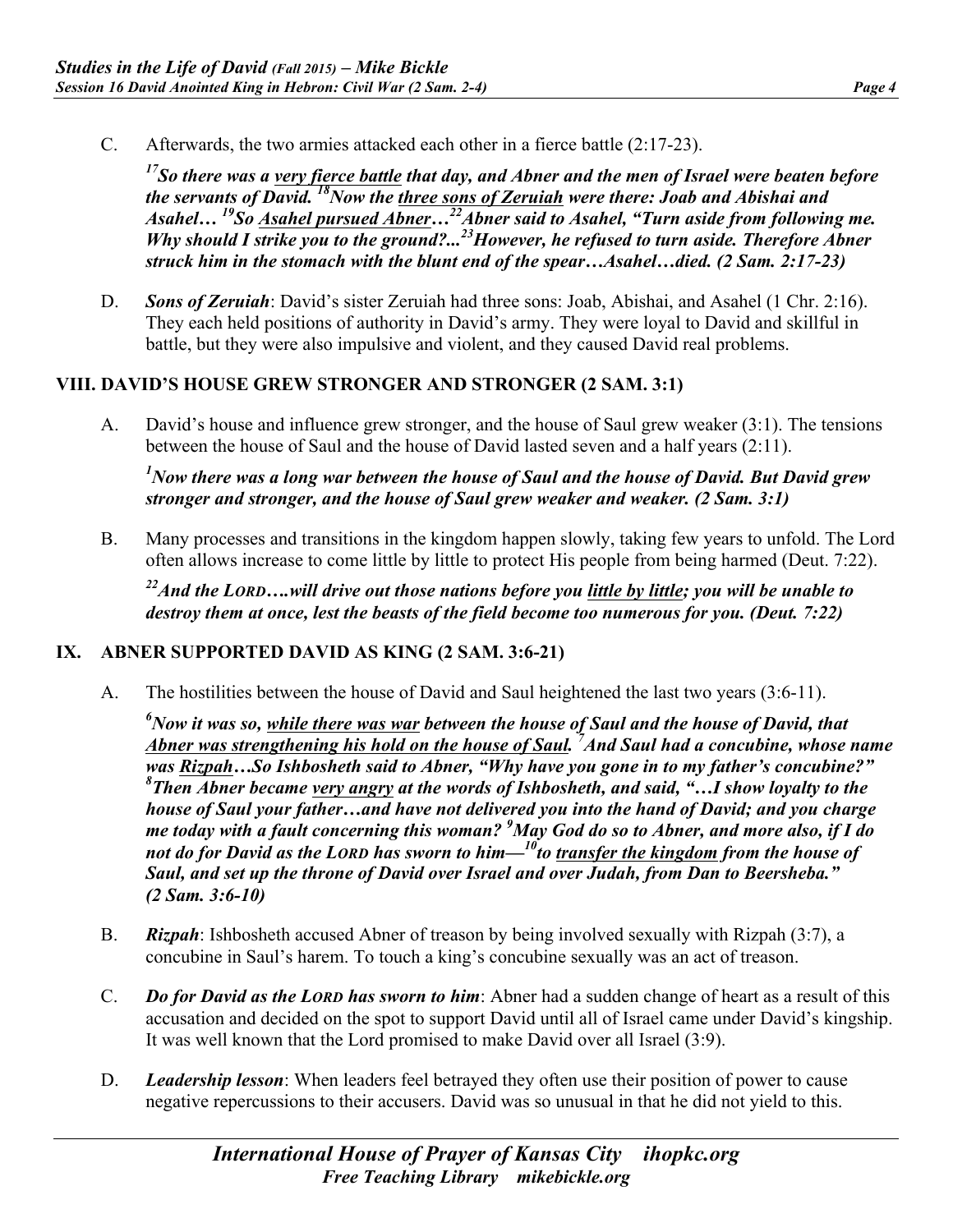E. Abner sent messengers to David to begin the process of turning the kingdom to him (3:12-14).

*12Abner sent messengers on his behalf to David, saying, "Whose is the land?" saying also, "Make your covenant with me, and indeed my hand shall be with you to bring all Israel to you." 13And David said, "Good, I will make a covenant with you. But one thing I require of you: you shall not see my face unless you first bring Michal, Saul's daughter, when you come to see my face." (2 Sam. 3:12-14)*

- F. Abner had led military conflicts against David's army and even had killed one of David's close relatives—Asahel (2:23). He sent messengers to tell David that he was willing to use his position to bring all the tribes of Israel to David. Abner had confidence in David's integrity, having watched him over the years respond to Saul. David came to agreement with Abner. He knew that the nation could be unified and its welfare established much faster through diplomacy than by war.
- G. *Michal*: David wanted to reestablish his family link with Saul. By doing this, he could legitimize his claim to be king over Israel. This was another expression of wise diplomacy in sincerely esteeming the house of Saul. The message was clear that David had a legitimate claim to the throne and that David would honor the Benjaminites and not penalize them. Therefore, they did not need to fear that David take vengeance on them because David was honoring Saul's family so much.
- H. Abner's plan escalated after he spoke with elders of Israel (3:17-18).

*17Now Abner had communicated with the elders of Israel, saying, "In time past you were seeking for David to be king over you. 18Now then, do it! For the LORD has spoken of David, saying, 'By the hand of My servant David, I will save My people Israel from the hand of the Philistines and the hand of all their enemies.'" (2 Sam. 3:17-18)*

- I. *Elders of Israel*: The elders were among the most influential men in their cities. Soon after this, the elders affirmed David's divine right to rule over them and took part in his anointing (5:2-3).
- J. *In times past*: Apparently some of the elders considered making David king during the five years following Saul's death, before Abner made Ishbosheth king two years earlier. The elders had heard reports of what Saul said to David in En Gedi and in Ziph about being king (1 Sam. 24:20; 26:25).
- K. Abner as the most influential Benjamite set a plan in motion to make David king over all Israel (3:19-21). This involved transferring the power of the national government and military to David.

*19Abner also spoke in the hearing of Benjamin. Then Abner also went to speak in the hearing of David in Hebron all that seemed good to Israel and the whole house of Benjamin. 20So Abner and twenty men with him came to David at Hebron. And David made a feast for Abner and the men who were with him. 21Then Abner said to David, "I will arise and go, and gather all Israel to my lord the king, that they may make a covenant with you, and that you may reign over all that your heart desires." So David sent Abner away, and he went in peace. (2 Sam. 3:19-21)*

- L. *Benjamin*: Abner held a special meeting with the leaders of the tribe of Benjamin. Their acceptance of David was essential because it necessitated them rejecting Ishbosheth, a fellow Benjaminite.
- M. *Feast:* David treated Abner and his company as honored guests at the royal residence.